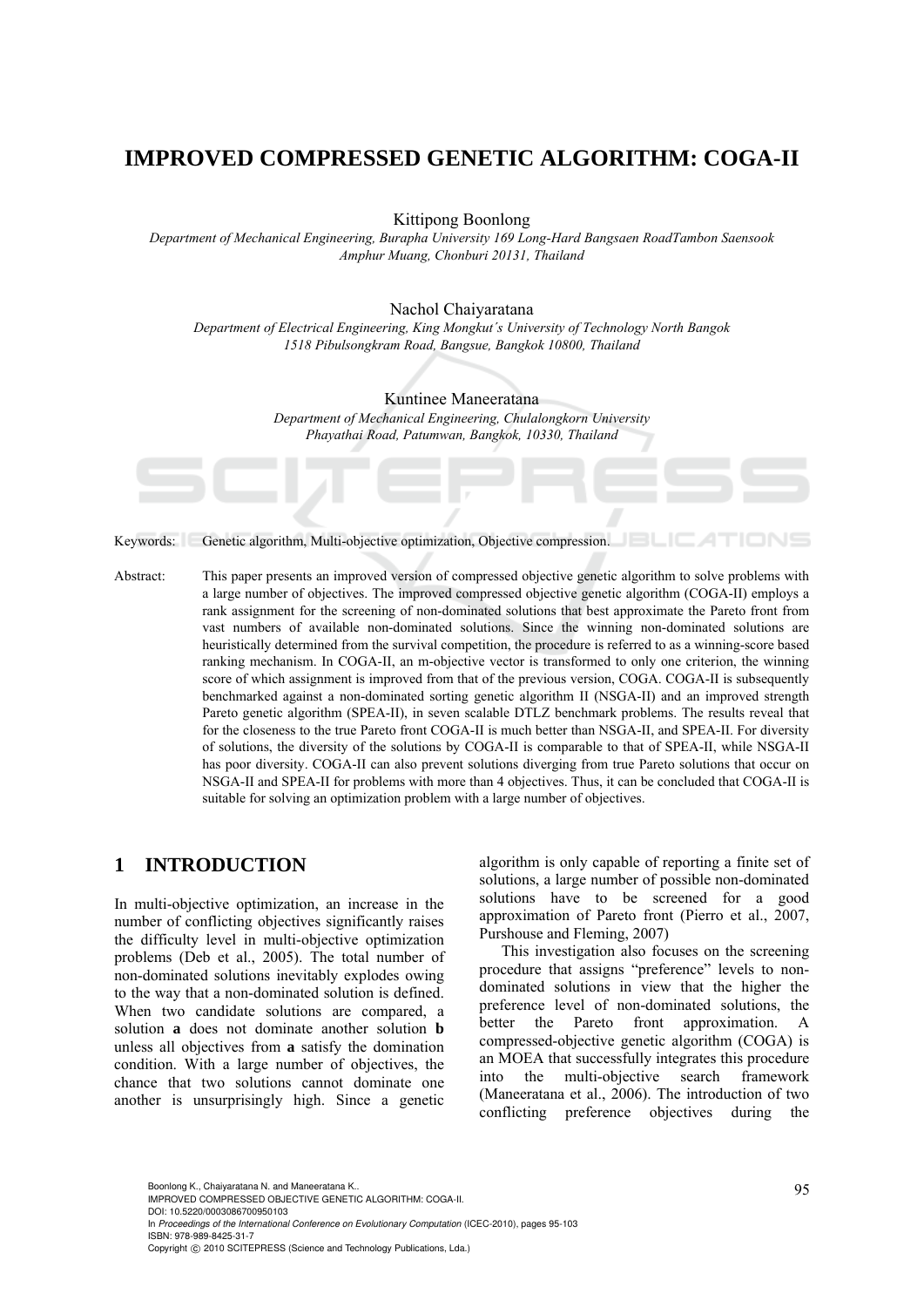competition between non-dominated solutions in COGA transforms a three-or-more-objective optimization problem into a two-objective problem.

This investigation also focuses on the screening procedure that assigns "preference" levels to nondominated solutions in view that the higher the preference level of non-dominated solutions, the better the Pareto front approximation. A compressed-objective genetic algorithm (COGA) is an MOEA that successfully integrates this procedure into the multi-objective search framework (Maneeratana et al., 2006). The introduction of two conflicting preference objectives during the competition between non-dominated solutions in COGA transforms a three-or-more-objective optimization problem into a two-objective problem.

Here, a similar screening approach is introduced. Instead of two conflicting preference objectives, only one preference objective, a winning score, is implemented. The winning score directly influences the rank and hence survival chance of a solution. With only one preference objective, the problem representation transformation is simpler than that in COGA. New MOEA with the winning score based ranking mechanism is thus proposed: an improved compressed-objective genetic algorithm (COGA-II). COGA-II involves the assignment of preference levels to non-dominated solutions for selection of winning solutions that best describe the Pareto fronts in problems with a large number of objectives. It is benchmarked against the non-dominated sorting genetic algorithm II, NSGA-II (Deb et al., 2002) and the improved strength Pareto evolutionary algorithm, SPEA-II (Zitzler et al., 2002). The chosen test suites are DTLZ1-7 (Deb et al., 2005) with three to six objectives. The organization of this paper is as follows. In section 2, the proposed algorithm, COGA-II is described. In section 3, the performance evaluation criteria, covering an existing measure for closeness to the Pareto front (Zitzler et al., 2000) and a modified index for solution distribution, are explained. Next, the results from benchmark trials against NSGA-II, and SPEA-II are compared in section 4 with the conclusions in section 5.

## **2 IMPROVED COMPRESSED-OBJECTIVE GENETIC ALGORITHM**

Optimization problems usually arise when limited resources are available for existing demands. If multiple conflicting objectives are required in the

problem formulation, the problem is multi-objective. Various techniques have been proposed for solving these multi-objective problems. Among these, the genetic algorithm has been established as one of the most widely used methods for multi-objective optimization (Li and Zhang 2006, Igel et al. 2007, Zhou et al. 2007). Due to the parallel search nature of the algorithm, the approximation of multiple optimal solutions – the Pareto optimal solutions, comprised of non-dominated individuals – can be effectively executed. The performance of the algorithm always degrades as the search space or problem size gets bigger. An increase in the number of conflicting objectives has also significantly raised the difficulty level (Deb et al., 2005). Thus, the nondominated solutions may deviate from the true Pareto front; the coverage of the Pareto front by the solutions generated may be affected.

A number of strategies have been successfully integrated into genetic algorithms to solve these problems, including a direct modification of selection pressure (Fonseca and Fleming, 1993), (Srinivas and Deb, 1994) and elitism (Zitzler and Thiele, 1999), (Keerativuttitumrong et al., 2002). Although they have been proven to significantly improve the search performance of genetic algorithms, virtually all reported results deal with only few objectives. In reality, the possibility that a candidate solution is not dominated always increases with objective numbers, leading to an explosion in the total number of non-dominated solutions. This difficulty stems from the way that a non-dominated solution is defined. By domination definition, a candidate solution **x** is dominated by another solution **y** if and only if (a) all objectives from **y** are either better than or equal to the corresponding objectives from **x** and (b) at least one objective from **y** is better than the corresponding objective from **x**. Hence, if one single objective from **y** does not satisfy the conditions, **y** would not dominate **x**. In a problem with a large number of objectives, the chance that two solutions cannot dominate one another is inevitably high. A genetic algorithm must be able to pick out a well chosen solution set from a vast number of non-dominated solutions in order to successfully approximate the Pareto front.

In order to properly approximate such Pareto fronts, a number of non-dominated solutions must be excluded from the search target. One possible technique is to assign different preference levels to non-dominated solutions under consideration. It is hypothesized that a set containing highly preferred solutions would reflect a close approximation of the true Pareto front. The original compressed-objective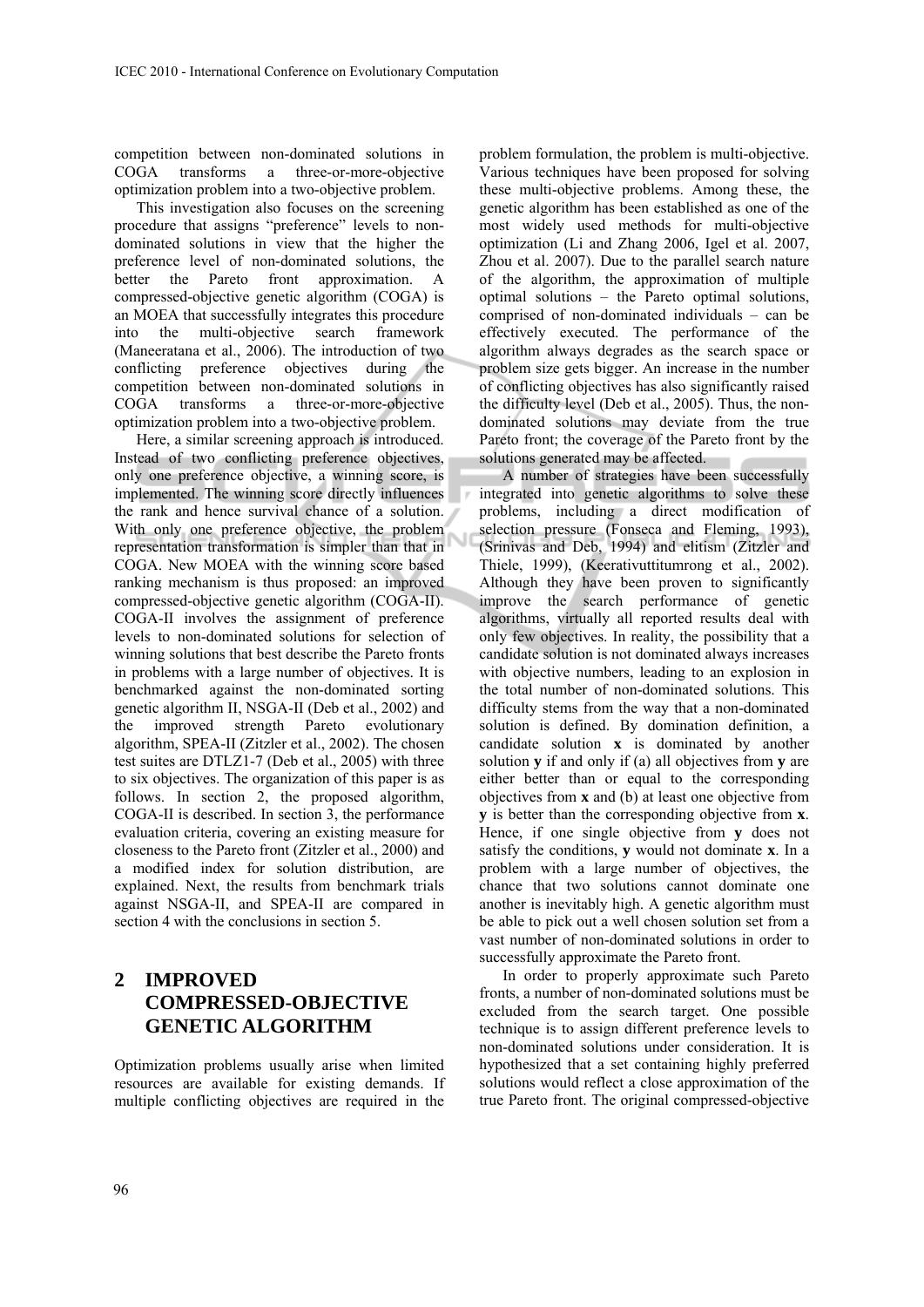genetic algorithm (COGA) (Maneeratana et al., 2006) employed two conflicting criteria in the preference assignment. This can be viewed as a transformation from an *m*-objective problem to a two-objective problem during the survival competition between two non-dominated solutions. This thesis will present the improved version of compressed-objective genetic algorithm. The improved compressed objective genetic algorithm (COGA-II) is quite different from the original COGA in which three-or-more objectives is transformed to only one preference objective during the survival competition of two non-dominated solutions. The preference objectives of the COGA are winning score and vicinity index, in the other hand, the COGA-II has only one preference objective, winning score. Although the COGA-II employs winning score as the COGA, its winning score assignment is not the same as that of the original algorithm. The winning score assignment of and the main procedure of the COGA-II will be described in the following topics. **INHIL** 

#### **2.1 Winning Score Assignment**

The winning score is heuristically calculated from the numbers of superior and inferior objectives between a pair of two non-dominated individuals. Let sup<sub>ij</sub>, inj<sub>ij</sub> and eq<sub>ij</sub> be the number of objectives in the individual *i* which are superior to the corresponding objectives in the individual *j*, the number of objectives in *i* which are inferior to that in *j*, and the number of objectives in *i* which are equal to that in *j*, respectively. For an objective *k* in an mobjective problem, *ρijk* is defined as

$$
\rho_{ijk} = \begin{cases}\n(\sup_{ij} + \inf_{ij})/2 \sup_{ij}, \text{if } i \text{ is superior to } j \\
(\sup_{ij} + \inf_{ij})/2 \inf_{ij}, \text{if } i \text{ is inferior to } j \\
1, \text{if } i \text{ is equal to } j\n\end{cases}
$$
\n(1)

The equation yields

*k*

$$
\sum_{k=1}^{m} \rho_{ijk} = m \tag{2}
$$

for any individual pairs *i* and *j*. The manner at which  $\rho_{ijk}$  deviates from one depends on the ratio between the numbers of superior and inferior objectives during each solution comparison. This reflects the dependency and correlation among objectives of interest.

Next, the summation of  $\rho_{ijk}$  for the objective *k* over all possible individual pairs is given by

$$
V_k = \sum_{i=1}^{N-1} \sum_{j=i+1}^{N} \rho_{ijk}
$$
 (3)

where *N* is the total number of non-dominated individuals. The winning score of the individual *i* in a non-dominated individual set or  $WS<sub>i</sub>$  is given by

$$
WS_{i} = \sum_{j=1}^{N} w_{ij}, \text{ where } w_{ij} = \sum_{j=1}^{m} WF_{k}q_{ijk},
$$
  
and 
$$
WF_{k} = V_{k} / \sum_{l=1}^{m} V_{l}
$$
 (4)

The  $q_{ijk}$  is a competitive score.  $q_{ijk} = 1$  if the objective *k* of the individual *i* is superior to that of the individual *j* but  $q_{ijk} = -1$  if the objective *k* of *i* is inferior to that of *j*. Obviously,  $q_{ijk} = 0$  if the objective *k* from both individuals is equal. The  $w_{ij}$  is a weighted sum of competitive scores from all objectives. For any individual pair *i* and *j*,  $w_{ii} = -w_{ii}$ ,  $w_{ii} = 0$  and  $-1 \le w_{ii} \le 1$ . This leads to  $-N \le WS_i \le N$ . It is noted that the winning score assignment is not an objectives weighted sum method such as Soylu and Köksala (2010), Zhang and Li (2007). The assignment is used for only non-dominated solutions.

It is required that an individual with a high winning score must be close to the true Pareto front. This requirement is satisfied if the relationship between the winning score and the distance from a non-dominated individual to the true Pareto front in the objective space can be described by a decreasing function. This relationship can be identified using the following multi-objective problem scenario. Consider a multi-objective minimization problem in which the *i*-th objective or  $f_i$  equals to the decision variable  $x_i$  where  $x_i \in [0,1]$ . This problem has only one true optimal solution with all objectives equal to zero. First, a random solution is generated and placed in an arc-hive. Another random solution is then generated and compared with the archival solution. The archive is appended if the new solution is neither dominated by nor a duplicate of the existing archival solution. At the same time, if the new solution dominates the archival solution, the dominated solution will be expunged from the archive. The process of creating random solutions and archive updating is repeated until the archive is full.

Figure 1 displays the relationship between the winning score of each solution and its distance to the true optimal solution for problems with a different number of objectives. The archive size is set to 200 while the illustrated problems contain 3–6, 8, 10, 15 and 20 objectives. In Figure 1, the relationship can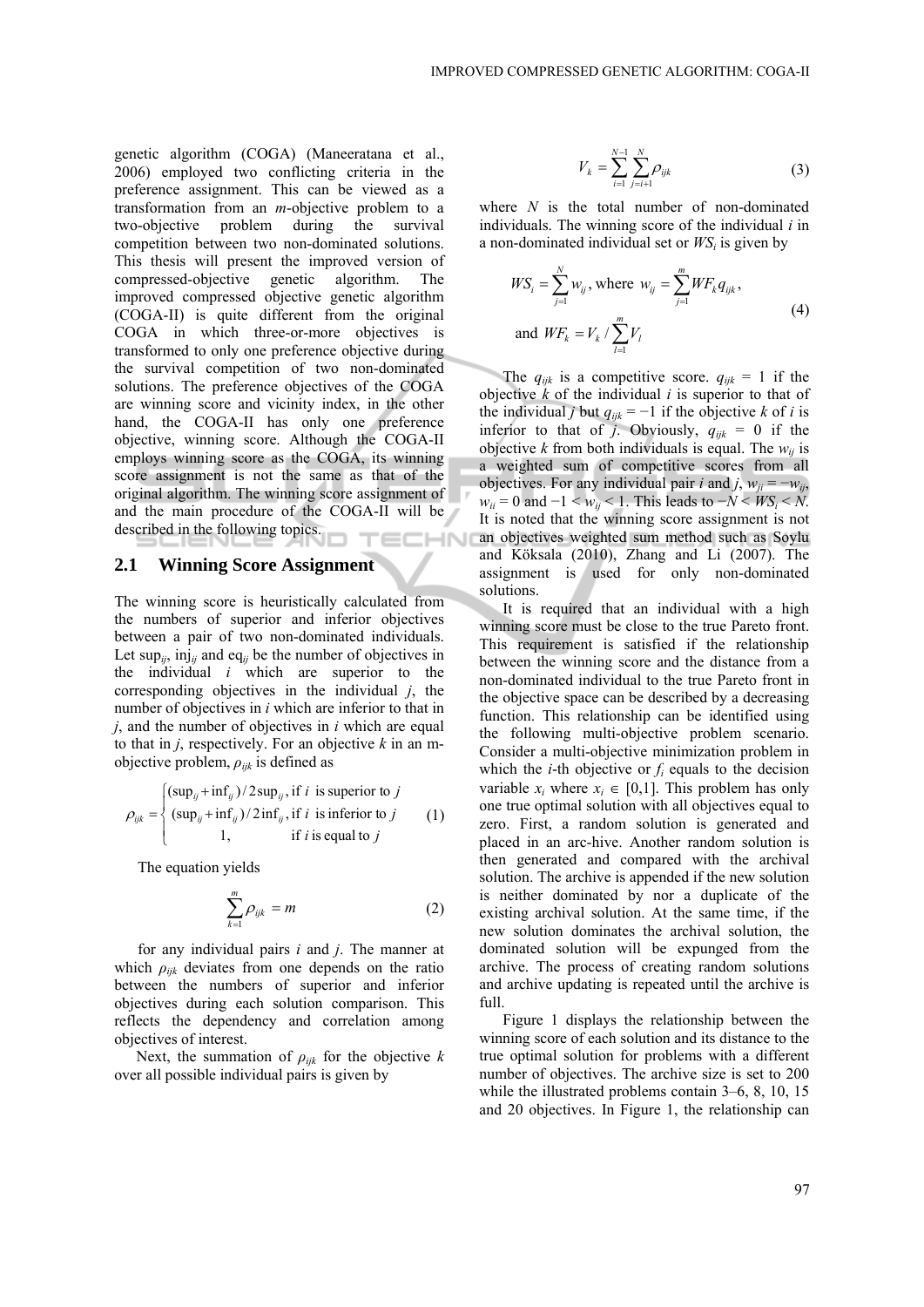be described by a decreasing function especially when the number of objectives is large.

Table 1 shows the average of percent correct from comparison of all pairs of 200 non-dominated solutions, of which the number of possible solution pairs is equal to  $C(200,2) = (200!)/(198!2!) =$ 19,900, from 30 runs. For any solution pair comparison, the comparison by winning score is correct if the solution with a higher winning score is closer to the true Pareto solution than the other. The data in Table 1 show that winning score can accurately identify different levels of the nondominated solution with more than 78% correctness of comparison and its effectiveness is increased when the number of objectives increases. Hence, the winning score can be used to estimate the quality of a solution in a non-dominated solution set.



Figure 1: Relationship between the winning score (horizontal axis) and the distance from the true optimal solution (vertical axis).

Table 1: Average of Percent Correct by Winning Score Comparison of Various Numbers of Objectives.

| No. of<br><b>Objectives</b>    | 3 Obj  | 4 Obj  | 5 Obj  | 6 Obj  |
|--------------------------------|--------|--------|--------|--------|
| % Correct by<br>Winning Scores | 78.08% | 80.71% | 85.60% | 87.69% |
|                                |        |        |        |        |
| No. of<br><b>Objectives</b>    | 8 Obj  | 10 Obj | 15Obi  | 20Obi  |

#### **2.2 Rank Assignment**

With the use of the winning score, a rank value can be assigned to an individual in COGA-II as follows.

- 1. Evaluate the winning score of each individual in the non-dominated individual set.
- 2. Find extreme individuals among *N* nondominated individuals. The number of extreme individuals is equal to *E*, which does not exceed 2*m* (two individuals with the minimum and maximum values of each objective).
- 3. Sort *E* extreme non-dominated individuals in descending order of the winning score. The firstly sorted individual is assigned rank 1. The secondly sorted individual is assigned rank 2 and so forth. Therefore, the lowest rank of extreme individuals is *E*. In the same way,  $N - E$  non-extreme nondominated individuals are also sorted in descending order of the winning scores. However, the ranks of these non-dominated individuals vary from  $E + 1$  to *N*. This rank assignment guarantees that a rank of an extreme individual is always higher than that of a non-extreme individual.
- 4. Assign a rank to each dominated individual. The rank of a dominated individual is given by *N* plus the number of its dominators. The addend *N* ensures that the rank of a non-dominated individual is higher than that of a dominated individual.

### **2.3 Main Procedure**

The main algorithm for COGA-II is as follows.

- 1. Generate an initial population  $P_0$  and an empty archive  $A_0$ . Initialize the generation counter  $t = 0$ .
- 2. Merge the population  $P_t$  and the archival population  $\overrightarrow{A}_t$  together to form the merged population *Rt*. Then assign ranks to individuals in  $R_t$ .
- 3. Put all *N* non-dominated individuals from  $R_t$ , into the archive  $A_{t+1}$ . If *N* is larger than the archive size *Q*, truncate the non-dominated individual set using the operator described in the next subsection. On the other hand, if  $N < Q$  then  $Q - N$ dominated individuals with the least number of their dominators are filled to the archive  $A_{t+1}$ .
- 4. Perform binary tournament selection with replacement on archival individuals in order to fill the mating pool with special attention to both the rank and the summation of distances between an individual  $i$  or  $SDT<sub>i</sub>$  in the archive and all individuals in the current mating pool.

At the beginning,  $SDT_i$  is set to zero. In the first selection iteration, two individuals from the archive are randomly picked; the individual with higher rank will be selected. Otherwise, if their ranks are equal, one individual is selected at random. After the selection, *SDT<sub>i</sub>* of any remaining individual *i* in the archive is updated by adding its current value with the distance between the individual *i* and the selected individual. In the next selection iteration, the winning individual is also determined from the rank. However, if the ranks of two competing individuals are equal, the individual with more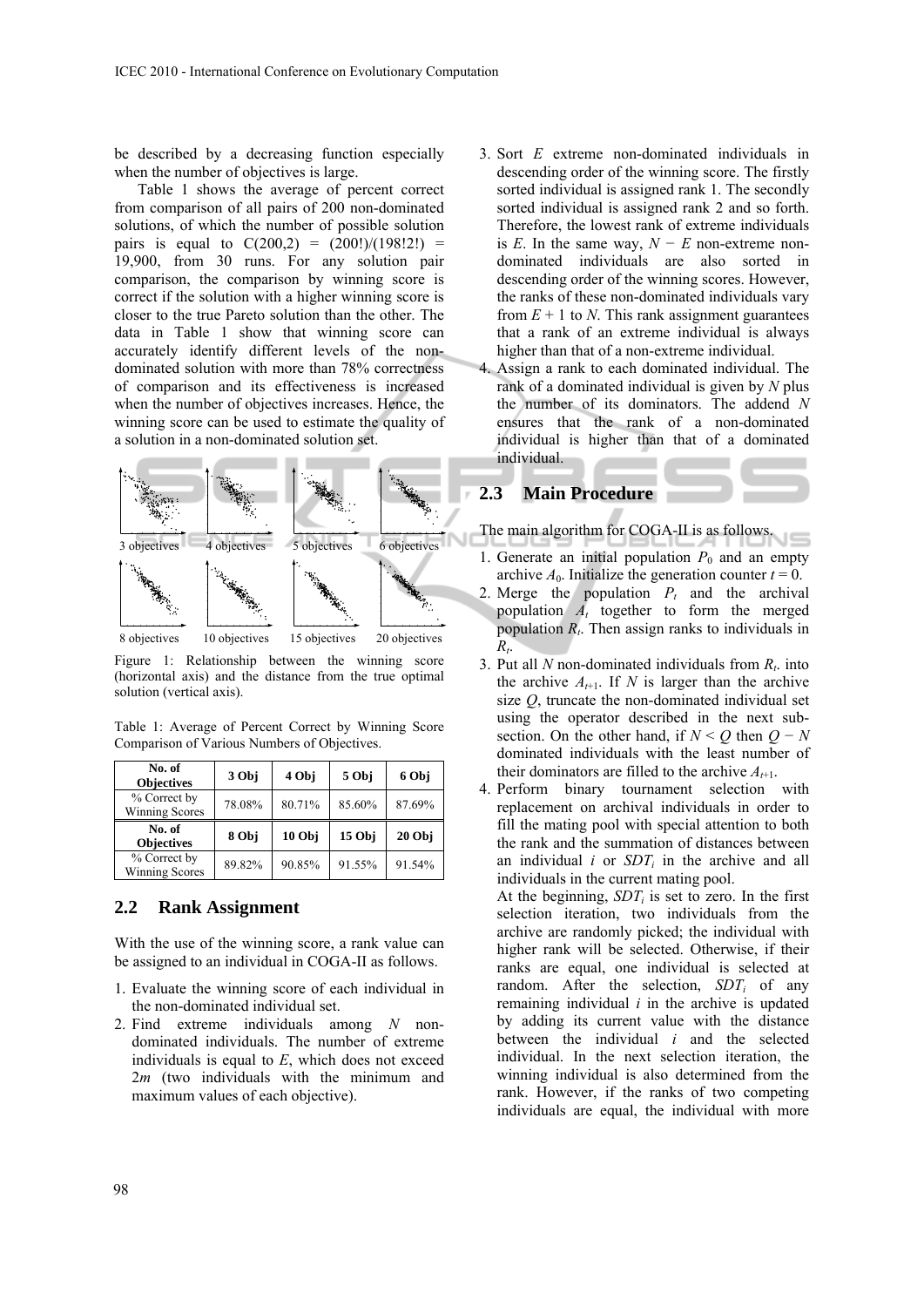*SDT* is selected. Subsequently, *SDTi* of an individual *i* in the archive is again updated. The binary tournament selection is then repeated until the mating pool is fulfilled.

- 5. Apply crossover and mutation operations within the mating pool. Then place the offspring into the population  $P_{t+1}$  and increase the generation counter by one  $(t \leftarrow t + 1)$ .
- 6. Go back to step 2 until the termination condition is satisfied. Report the final archival individuals as the output solution set.
	- A truncation operator for maintaining individuals in the archive is introduced next.

#### **2.4 Truncation**

Only the winning score assignment may does not guarantee diversity of solutions. The truncation is therefore used to maintain the diversity of an archive of any generation. With the use of the truncation operator, *Q* non-dominated individuals are extracted from *N* available individuals and placed into the archive  $A_{t+1}$ . The truncation operation is as follows

- 1. Find extreme individuals among *N* nondominated individuals. The number of extreme individuals is equal to *E*, which does not exceed 2*m*. If there is only one individual with the minimum/maximum value of objective *k*, this is the extreme individual. In contrast, if there are multiple individuals with the minimum/maximum value of objective  $k$ , an individual is chosen at random to be the extreme individual.
- 2. Place all *E* extreme individuals in the archive. Set the number of archival individuals  $L = E$  and remaining individuals  $R = N - E$ . Then, calculate the Euclidean distance  $d_i^{RL}$  between the individual *i* in *R* and its nearest neighbor in *L*. If there are two-or-more individuals in L that have the same objective vector as that of the individual j in *R*,  $d_j^{\tilde{R}L}$  is set by

$$
d_j^{RL} = -(c_j - 1)\sqrt{m} \tag{5}
$$

- 3. Select  $Q L$  individuals with the highest values of  $d_i^{RL}$  from *R*. Then, move the candidate with the highest winning score among these *Q* − *L* selected individuals to the archive. If there are more than one individual with the highest winning score, the chosen candidate is the one with the highest value of  $d_i^{RL}$ .
- 4. Increase the counter for the number of archival individuals  $(L \leftarrow L + 1)$  and decrease the counter for the number of remaining individuals  $(R \leftarrow R -$ 1). Then, update  $d_i^{RL}$  for the remaining individual *i*.

5. Go back to step 3 until the archive is fulfilled.

### **3 PERFORMANCE EVALUATION CRITERIA**

Good non-dominated solutions should be close to the true Pareto front and uniformly distributed along the front. From many available performance metrics for MOEAs evaluation (Deb and Jain 2003), two performance metrics are used here: the average distance between the non-dominated solutions to the true Pareto optimal solutions, or *M*1 metric (Zitzler et al., 2002) and a newly proposed clustering index *CI* for the description of solution distribution.

The clustering index *CI* is a diversity metric which indicates the distribution of non-dominated solutions on a hyper-surface. The proposed *CI* differs from the grid diversity metric (Deb and Jain, 2002) such that the calculation of *CI* does not require a grid division of each objective, at which the suitable number of divided grids is difficult to identify.

For a non-dominated solution set *A* of size *Q*, *CI*  of *A* is evaluated from a derived non-dominated solution set *A*' of size *Q*' where  $Q' \gg Q$ . The evaluation of *CI* from *A* is as follows from which the range of *CI* is between 0 and 1 where a higher *CI* value indicates a better solution distribution. The *CI* evaluation is as follows.

- 1. Copy all solutions in set *A* to the derived solution set *A*'.
- 2. Randomly select the first parent  $p_1$  and parent  $p_2$ from *A* and *A'* respectively.
- 3. Perform crossover and mutation operations on both parents to obtain two children  $c_1$  and  $c_2$ . Then, calculate objectives of both children.
- 4. Check whether each child neither dominates nor is dominated by any solutions in *A*. If both children do not satisfy this condition, go back to step 3. If only one child satisfies this condition, put it in *A*'; if both children satisfy the condition, randomly pick a child and put it in *A*'.
- 5. Update the number of members in *A*'. If *A*' is not completely filled, go back to step 2. Otherwise, go to step 7.
- 6. Divide *Q*' solutions in *A*' into *Q* groups by a clustering method [4]. Then, find the number of groups *G* that contains the first *Q* solutions, which are identical to solutions in *A*. *CI* of *A* is equal to *G*/*Q*.

In this study, an acceptable value for  $Q'$ , which should be large as possible, is determined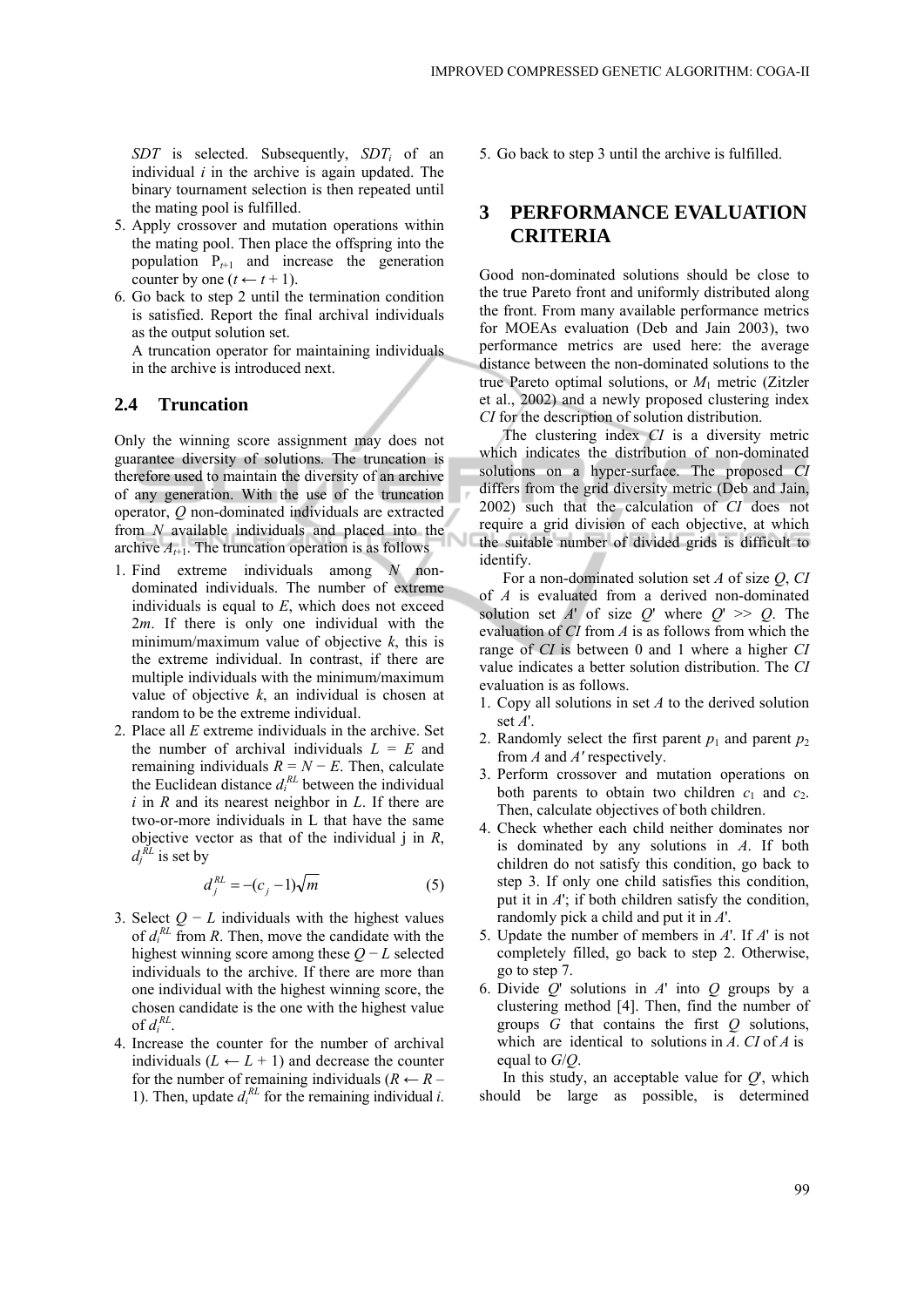empirically from all bench-mark problems and is subsequently set at 4,000.



Figure 2: An example of *CI* evaluation of non-dominated solutions from the three-objective DTLZ2.

**HND IEND** The demonstration of *CI* calculation is given in the following example in Figure 2. Let *A* contain 20 non-dominated solutions which are represented by black circles of a three-objective DTLZ2 problem as shown in the figure. After the derivation of *A*' with 1,000 non-dominated solutions, solution clusters are created. Each cluster is illustrated in the figure using a unique marker. *CI* is equal to the number of clusters containing solutions from *A*, 16, divided by the total number of solutions in *A*, which is equal to 20. Thus, *CI* of *A* is equal to 0.80.

## **4 RESULTS AND DISCUSSIONS**

COGA-II was compared against NSGA-II and SPEA-II by the benchmark problems DTLZ1-7 with 3-6 objectives. The parameter setting is shown in Table 2. The average (Avg.) and standard deviation (SD) of  $M_1$  and *CI* are shown in Table 3 to Table 10. From Table 3 to Table 10, COGA-II outperforms NSGA-II and SPEA-II in terms of *M*1. This performance superiority is clearer with larger numbers of objectives. In addition, the *M*<sup>1</sup> performance of NSGA-II and SPEA-II is very close to one another in the three-objective DTLZ1, DTLZ2, DTLZ4 and DTLZ7 problems. However, NSGA-II is better than SPEA-II once the number of objectives increases. From the *CI* values, the performance of COGA-II and SPEA-II is quite similar. In contrast, the performance of NSGA-II is significantly worse than that of them.

|          | Table 2: Parameter setting for NSGA-II, SPEA-II, and |  |  |  |
|----------|------------------------------------------------------|--|--|--|
| COGA-II. |                                                      |  |  |  |

| Parameter                     | Setting and Values                                                                                           |
|-------------------------------|--------------------------------------------------------------------------------------------------------------|
| <b>Test Problems</b>          | DTLZ1-7 (Deb et al, $2005$ )<br>with $ x_m =10$                                                              |
| Number of Objectives          | $3-6$                                                                                                        |
| Chromosome coding             | Real-value chromosome                                                                                        |
| Crossover method              | SBX crossover (Deb, 2001)<br>with probability $= 1.0$                                                        |
| Mutation method               | Variable-wise polynomial<br>mutation (Deb, 2001) with<br>probability = $1/n$ umber of<br>decision variables. |
| Population size               | 100                                                                                                          |
| Archive size (except NSGA-II) | 100                                                                                                          |
| Number of generations         | 800                                                                                                          |
| Number of repeated runs       | 30                                                                                                           |

Table 3: Summary of  $M_1$  of DTLZ1-7 with 3 objectives.

| Problem      |           | NSGA-II | <b>SPEA-II</b> | $COGA-II$ |
|--------------|-----------|---------|----------------|-----------|
| <b>DTLZ1</b> | Avg       | 0.0184  | 0.0197         | 0.0099    |
|              | <b>SD</b> | 0.0494  | 0.0392         | 0.0300    |
| DTLZ2        | Avg       | 0.0090  | 0.0089         | 0.0033    |
|              | <b>SD</b> | 0.0018  | 0.0014         | 0.0006    |
| DTLZ3        | Avg       | 0.0102  | 0.0324         | 0.0079    |
|              | <b>SD</b> | 0.0133  | 0.0521         | 0.0115    |
| <b>DTL74</b> | Avg       | 0.0088  | 0.0094         | 0.0026    |
|              | <b>SD</b> | 0.0015  | 0.0018         | 0.0008    |
| DTLZ5        | Avg       | 0.0012  | 0.0010         | 0.0004    |
|              | <b>SD</b> | 0.0003  | 0.0003         | 0.0001    |
| DTLZ6        | Avg       | 0.0641  | 0.1269         | 0.0369    |
|              | <b>SD</b> | 0.0168  | 0.0331         | 0.0097    |
| DTLZ7        | Avg       | 0.0163  | 0.0162         | 0.0069    |
|              | <b>SD</b> | 0.0034  | 0.0026         | 0.0014    |

The number displayed in boldface is the best result while the underlined number is the second best result.

Table 4: Summary of  $M_1$  of DTLZ1-7 with 4 objectives.

| Problem      |           | NSGA-II | <b>SPEA-II</b> | COGA-II |
|--------------|-----------|---------|----------------|---------|
| DTLZ1        | Avg       | 228.41  | 343.97         | 3.3139  |
|              | <b>SD</b> | 105.49  | 56.344         | 4.8817  |
| <b>DTLZ2</b> | Avg       | 0.0395  | 0.0687         | 0.0054  |
|              | <b>SD</b> | 0.0120  | 0.0201         | 0.0015  |
| DTLZ3        | Avg       | 351.18  | 316.23         | 15.454  |
|              | <b>SD</b> | 59.885  | 49.012         | 10.236  |
| DTLZ4        | Avg       | 0.0416  | 0.1200         | 0.0043  |
|              | SD        | 0.0204  | 0.0276         | 0.0018  |
| DTLZ5        | Avg       | 1.5054  | 1.5696         | 1.4583  |
|              | <b>SD</b> | 0.0643  | 0.0627         | 0.0751  |
| DTLZ6        | Avg       | 10.166  | 7.2514         | 4.6022  |
|              | <b>SD</b> | 0.6209  | 0.4098         | 0.4689  |
| DTLZ7        | Avg       | 0.1076  | 0.1082         | 0.0306  |
|              | <b>SD</b> | 0.0093  | 0.0136         | 0.0047  |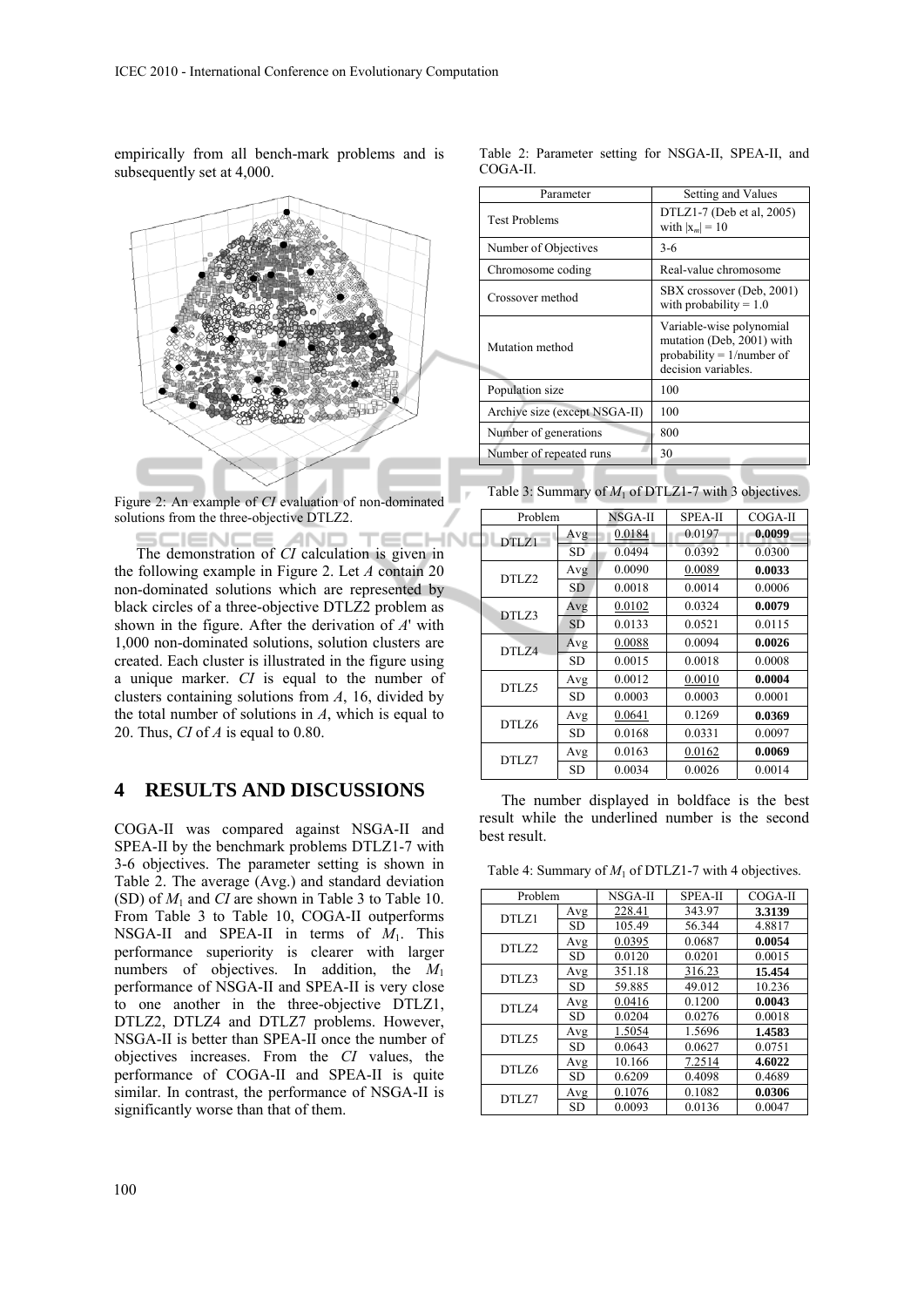| Problem |           | NSGA-II | <b>SPEA-II</b> | $COGA-II$ |
|---------|-----------|---------|----------------|-----------|
| DTLZ1   | Avg       | 836.17  | 956.50         | 28.118    |
|         | <b>SD</b> | 89.932  | 68.417         | 24.311    |
| DTLZ2   | Avg       | 0.4600  | 1.3523         | 0.0108    |
|         | <b>SD</b> | 0.0987  | 0.1092         | 0.0034    |
| DTLZ3   | Avg       | 843.19  | 1024.7         | 254.63    |
|         | <b>SD</b> | 96.118  | 88.152         | 68.619    |
| DTLZ4   | Avg       | 1.2253  | 1.5949         | 0.0054    |
|         | <b>SD</b> | 0.2204  | 0.0742         | 0.0017    |
| DTLZ5   | Avg       | 2.2099  | 2.3259         | 2.1381    |
|         | <b>SD</b> | 0.0863  | 0.1088         | 0.0593    |
| DTLZ6   | Avg       | 14.370  | 15.287         | 6.5050    |
|         | <b>SD</b> | 0.2809  | 0.1743         | 0.3127    |
| DTLZ7   | Avg       | 0.2236  | 0.3917         | 0.0652    |
|         | <b>SD</b> | 0.0328  | 0.0590         | 0.0078    |

Table 5: Summary of *M*1 of DTLZ1-7 with 5 objectives.

Table 6: Summary of  $M_1$  of DTLZ1-7 with 6 objectives.

| Problem |           | NSGA-II | <b>SPEA-II</b> | COGA-II |  |
|---------|-----------|---------|----------------|---------|--|
| DTLZ1   | Avg       | 1114.0  | 1230.98        | 161.84  |  |
|         | <b>SD</b> | 62.783  | 23.460         | 78.768  |  |
| DTLZ2   | Avg       | 1.6093  | 2.2346         | 0.0237  |  |
|         | SD.       | 0.1630  | 0.0308         | 0.0079  |  |
|         | Avg       | 1223.3  | 1674.4         | 482.55  |  |
| DTLZ3   | <b>SD</b> | 74.211  | 64.004         | 57.373  |  |
| DTLZ4   | Avg       | 1.9653  | 2.2703         | 0.0088  |  |
|         | <b>SD</b> | 0.0834  | 0.0268         | 0.0045  |  |
| DTLZ5   | Avg       | 3.2738  | 4.5426         | 2.5996  |  |
|         | <b>SD</b> | 0.2849  | 0.1072         | 0.0794  |  |
| DTLZ6   | Avg       | 19.451  | 20.362         | 10.495  |  |
|         | <b>SD</b> | 0.3376  | 0.2201         | 0.4016  |  |
| DTLZ7   | Avg       | 0.4441  | 0.9042         | 0.0836  |  |
|         | SD        | 0.0664  | 0.1348         | 0.0127  |  |

| Problem |           | NSGA-II | <b>SPEA-II</b> | COGA-II |
|---------|-----------|---------|----------------|---------|
| DTLZ1   | Avg       | 0.5467  | 0.8420         | 0.8080  |
|         | <b>SD</b> | 0.0411  | 0.0816         | 0.0551  |
| DTLZ2   | Avg       | 0.5880  | 0.8967         | 0.8440  |
|         | SD        | 0.0322  | 0.0234         | 0.0304  |
| DTLZ3   | Avg       | 0.5573  | 0.7673         | 0.7900  |
|         | <b>SD</b> | 0.0264  | 0.0571         | 0.0574  |
| DTLZ4   | Avg       | 0.6153  | 0.8847         | 0.8473  |
|         | <b>SD</b> | 0.0229  | 0.0249         | 0.0277  |
| DTLZ5   | Avg       | 0.7940  | 0.9200         | 0.8900  |
|         | <b>SD</b> | 0.0267  | 0.0174         | 0.0217  |
| DTLZ6   | Avg       | 0.6533  | 0.7833         | 0.8360  |
|         | <b>SD</b> | 0.0416  | 0.1088         | 0.0251  |
| DTLZ7   | Avg       | 0.5633  | 0.8340         | 0.8180  |
|         | <b>SD</b> | 0.0282  | 0.0243         | 0.0307  |

Table 7: Summary of *CI* of DTLZ1-7 with 3 objectives.

| Table 8: Summary of CI of DTLZ1-7 with 4 objectives. |  |
|------------------------------------------------------|--|
|                                                      |  |

| Problem      |           | NSGA-II | <b>SPEA-II</b> | COGA-II |
|--------------|-----------|---------|----------------|---------|
| DTLZ1        | Avg       | 0.4053  | 0.7253         | 0.7847  |
|              | <b>SD</b> | 0.0588  | 0.0226         | 0.0646  |
| <b>DTLZ2</b> | Avg       | 0.5213  | 0.8253         | 0.8220  |
|              | SD        | 0.0352  | 0.0326         | 0.0250  |
| DTLZ3        | Avg       | 0.4720  | 0.7427         | 0.7800  |
|              | SD        | 0.0509  | 0.0314         | 0.0638  |
| <b>DTLZ4</b> | Avg       | 0.5513  | 0.7973         | 0.8067  |
|              | SD        | 0.0415  | 0.0289         | 0.0192  |
| DTLZ5        | Avg       | 0.5007  | 0.7693         | 0.7913  |
|              | SD        | 0.0284  | 0.0291         | 0.0252  |
| DTLZ6        | Avg       | 0.4980  | 0.7880         | 0.7587  |
|              | SD        | 0.0300  | 0.0307         | 0.0249  |
| DTLZ7        | Avg       | 0.5400  | 0.8187         | 0.7747  |
|              | SD        | 0.0270  | 0.0270         | 0.0344  |
|              |           |         |                |         |

| Table 9: Summary of CI of DTLZ1-7 with 5 objectives. |  |
|------------------------------------------------------|--|
|                                                      |  |

Æ

| Problem |           | NSGA-II | <b>SPEA-II</b> | COGA-II |
|---------|-----------|---------|----------------|---------|
| DTLZ1   | Avg       | 0.4700  | 0.7400         | 0.7353  |
|         | <b>SD</b> | 0.0358  | 0.0507         | 0.0557  |
| DTLZ2   | Avg       | 0.4367  | 0.7780         | 0.8327  |
|         | <b>SD</b> | 0.0358  | 0.0351         | 0.0272  |
| DTLZ3   | Avg       | 0.4527  | 0.6813         | 0.7033  |
|         | <b>SD</b> | 0.0427  | 0.0310         | 0.0976  |
| DTLZ4   | Avg       | 0.4827  | 0.7867         | 0.8153  |
|         | <b>SD</b> | 0.0282  | 0.0270         | 0.0219  |
| DTLZ5   | Avg       | 0.4740  | 0.7620         | 0.7613  |
|         | <b>SD</b> | 0.0321  | 0.0313         | 0.0292  |
| DTLZ6   | Avg       | 0.5053  | 0.8880         | 0.7607  |
|         | <b>SD</b> | 0.0323  | 0.0175         | 0.0227  |
| DTLZ7   | Avg       | 0.5033  | 0.7793         | 0.7413  |
|         | <b>SD</b> | 0.0209  | 0.0347         | 0.0373  |

Table 10: Summary of *CI* of DTLZ1-7 with 6 objectives.

| Problem      |           | NSGA-II | <b>SPEA-II</b> | COGA-II |
|--------------|-----------|---------|----------------|---------|
| DTLZ1        | Avg       | 0.4740  | 0.8353         | 0.7627  |
|              | <b>SD</b> | 0.0478  | 0.0358         | 0.0432  |
| <b>DTLZ2</b> | Avg       | 0.4653  | 0.8653         | 0.8320  |
|              | <b>SD</b> | 0.0426  | 0.0213         | 0.0316  |
| DTLZ3        | Avg       | 0.4413  | 0.8047         | 0.7420  |
|              | <b>SD</b> | 0.0240  | 0.0371         | 0.0448  |
| <b>DTLZ4</b> | Avg       | 0.5077  | 0.8120         | 0.8147  |
|              | <b>SD</b> | 0.0233  | 0.0263         | 0.0273  |
| DTLZ5        | Avg       | 0.4340  | 0.8420         | 0.8113  |
|              | <b>SD</b> | 0.0228  | 0.0167         | 0.0326  |
| DTLZ6        | Avg       | 0.4973  | 0.8653         | 0.7593  |
|              | <b>SD</b> | 0.0221  | 0.0265         | 0.0353  |
| DTLZ7        | Avg       | 0.5157  | 0.7620         | 0.7727  |
|              | <b>SD</b> | 0.0327  | 0.0291         | 0.0307  |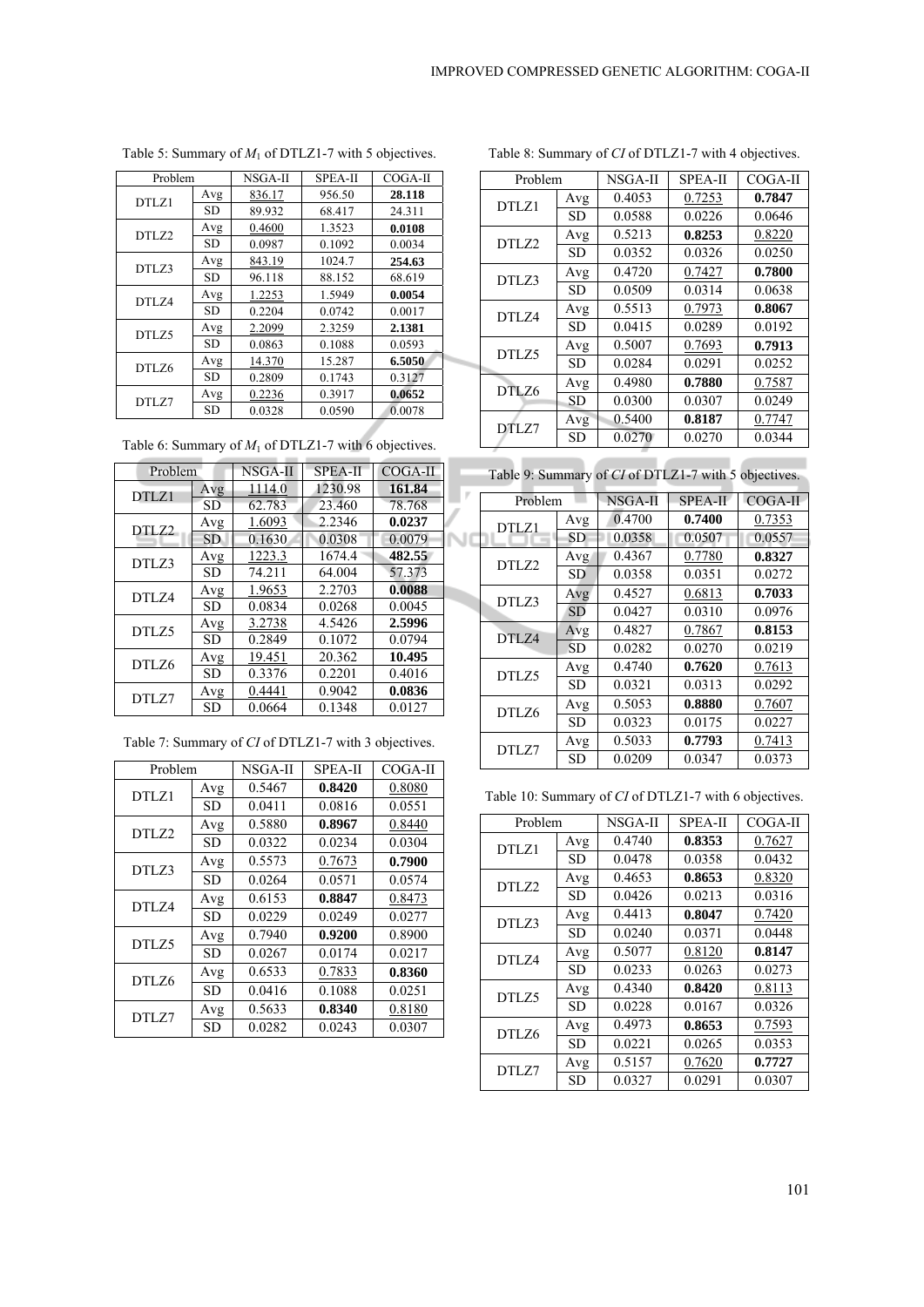Figure 3 shows uniformity of solutions from a run of DTLZ4 with 3 objectives from all algorithms. Obviously, SPEA-II and COGA-II yeild more diversity of solutions than NSGA-II. Figure 3 also shows that solutions from COGA-II are quit well uniform distribution.



Figure 3: Examples of solutions from a run of DTLZ4 with 3 objectives of (a) NSGA-II, (b) SPEA-II, and (c) COGA-II. ٠

Graphs of average *M*1 versus number of function evaluations from all 30 runs from two selected problems – DTLZ2 and DTLZ6 are shown in Figure 4 and Figure 5, respectively. All algorithms can search solutions that are close to the true Pareto front for the problems with 3 objectives with a close convergence rate. However for the problems with 4 objectives, COGA-II clearly can search for solutions with a better convergence rate. The performance of COGA-II very obviously improves the NSGA-II and SPEA-II when graphs of average  $M_1$  versus number of function evaluations of the problems with 5-6 objectives are considered. Surprisingly, solutions searched by NSGA-II and SPEA-II diverged from the true Pareto front for the DTLZ2 with 6 objectives and DTLZ6 with 5 and 6 objectives if the number of function evaluations is increased.



Figure 4: Graphs of *M*1 vs. Number of Function Evaluations of DTLZ2 with 3-6 objecitves.

Therefore solutions obtained by the algorithms are worse than solutions in the initial population. This shows that Pareto domination alone is not enough to solve problems with a large number of objectives.



Figure 5: Graphs of  $M_1$  vs. Number of Function Evaluations of DTLZ2 with 3-6 objecitves.

# **5 CONCLUSIONS**

This paper presents COGA-II which integrates preference notion into the process of non-dominated solution screening for Pareto front approximation in multi-objective problems with large number of objectives. A criterion for selecting a winner from the competition for survival between two nondominated solutions is thus defined. The proposed ranking technique is referred to as a winning score based ranking mechanism. The effectiveness of COGA-II has been compared in benchmark trials against those of NSGA-II and SPEA-II with multiobjective DTLZ test problems. The performance evaluation criteria are an average distance between the non-dominated solutions and the true Pareto front  $(M_1)$  [0] and a new clustering index  $(CI)$  for solution distribution description. In overall, the results indicate COGA-II are superior to NSGA-II and SPEA-II in terms of the  $M_1$  index while the solution distribution is comparable to that of SPEA-II. COGA-II can also prevent solutions diverge from true Pareto solution that occur on NSGA-II and SPEA-II for problems with 5-6 objectives. Thus it can conclude that COGA-II is suitable for solving an optimization problem with large number of objectives.